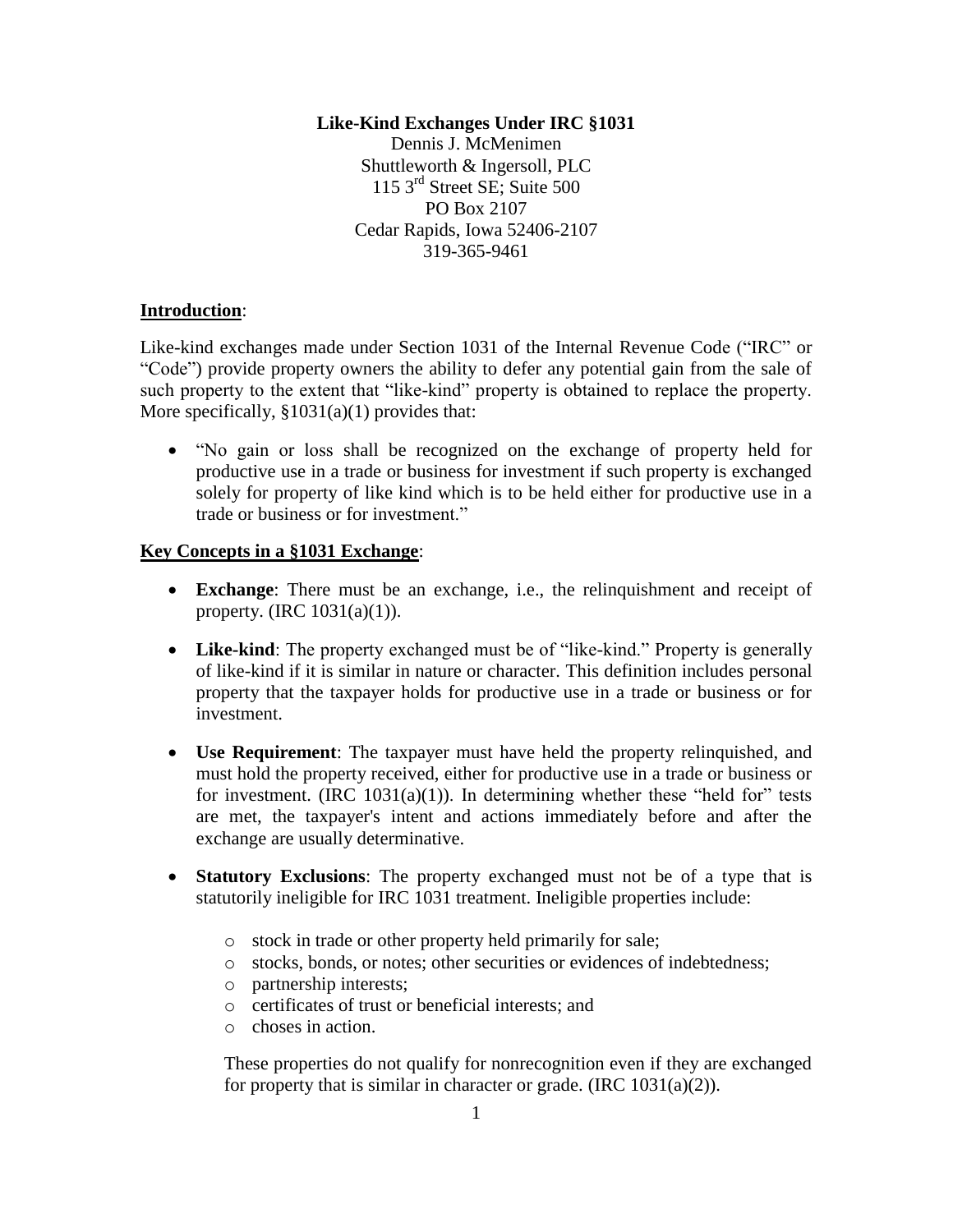### **Types of §1031 Like-Kind Exchanges:**

#### **Direct Exchange**:

Exchangor transfers Property S to Buyer in exchange for Property B. No cash is paid.

To the extent cash is paid in addition to the transfer of property, gain or loss is recognized to the extent of the cash (or other "boot" received).

### **Deferred Exchange**:

Basic Deferred Exchange: Exchangor transfers Property S to Qualified Intermediary (the "QI") (or other "Exchange Accommodator") who then transfers Property S to the Buyer for cash. The QI then acquires "replacement property" and transfers to the Exchangor in exchange for Property S.

### Documentation:

- 1. Exchange Agreement: Between the Exchangor and the QI for the exchange of the "relinquished property".
- 2. Assignment to QI: Exchangor "assigns" interest in the Purchase and Sale Agreement to the QI.
- 3. Notice of Assignment: The Exchangor must give notice of the assignment to the QI prior to the closing. The Buyer must acknowledge the assignment.
- 4. Conveyance Instruction: The QI must direct the Exchangor as to the conveyance of Property S "on behalf of the QI".
- 5. Proceeds: The proceeds of the sale of the "relinquished property" held by the QI under the Exchange Agreement.
- 6. Identification of Replacement Property: The Exchangor must identify potential "replacement property" within the specified time period and subject to the limitations on the number and value of properties "identified". In order for an identification to be valid, the potential replacement property must be unambiguously identified in a written document (i.e. sufficient specific detail regarding the replacement property --description and value).
- 7. Replacement Property: The QI must acquire the replacement property and transfer or cause to be transferred to the Exchangor within the "exchange period".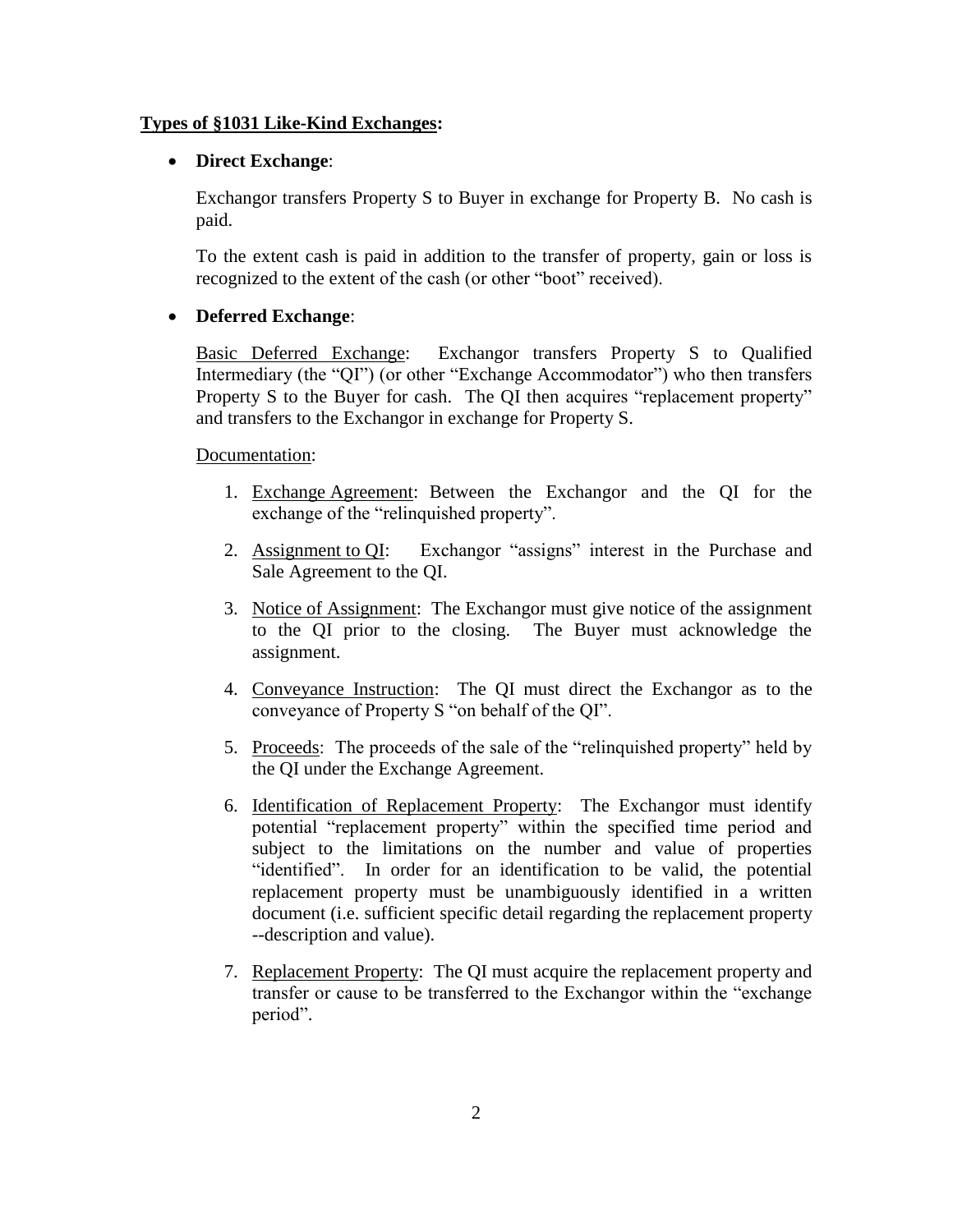Time Requirements: The transfer of the relinquished property and receipt of the replacement property must occur within a statutorily mandated time period. Property that is otherwise of "like-kind" will not be treated as such unless it is:

- 1. Identified as exchange property within 45 days after the Exchangor transfers the relinquished property; and
- 2. Received by the Exchangor within 180 days after the Exchangor transfers the relinquished property or the due date (including extensions) of the taxpayer's tax return for the year in which the taxpayer relinquished the property, whichever is earlier. (IRC 1031(a)(3).

## Types of Deferred Exchanges:

- 1. Property To Be Constructed.
- 2. Buyer-Accommodator. No QI but Buyer enters into Exchange Agreement and agrees to acquire replacement property.

# **Reverse Exchange:**

Seller/Exchangor enters into Exchange Agreement with QI (or other Exchange Accommodator). QI acquires "replacement property". Seller S finds buyer for Property S (the "relinquished property") and assigns sale agreement to QI. Upon closing of sale of Property S, QI transfers replacement property to Seller/Exchangor.

# **Income Tax Consequences:**

- **Non-Recognition of Gain/Loss**
- **Carry Over Basis**

# **Potential Issues:**

**Exchanges Between "Related Parties"**

Although exchanges between "Related Parties" are not prohibited, the special rules under IRC §1031(f) and §1031(g) state that if Related Parties enter into a §1031 a taxpayer will lose the benefits of nonrecognition if either the taxpayer or the related party disposes of the exchange properties within two years of the date of the last transfer which was part of the exchange. However, the Code does provide exceptions for dispositions occurring by reason of death, involuntary conversion, and where the taxpayer can prove neither the exchange nor the subsequent disposition had as a principal purpose the avoidance of federal income tax. (See IRC  $$1031(f)(2)$ ).

Related Parties are specifically set forth in IRC §267(b) and include within that listing (i) family members, (ii) corporations that are members of the same control group, (iii) a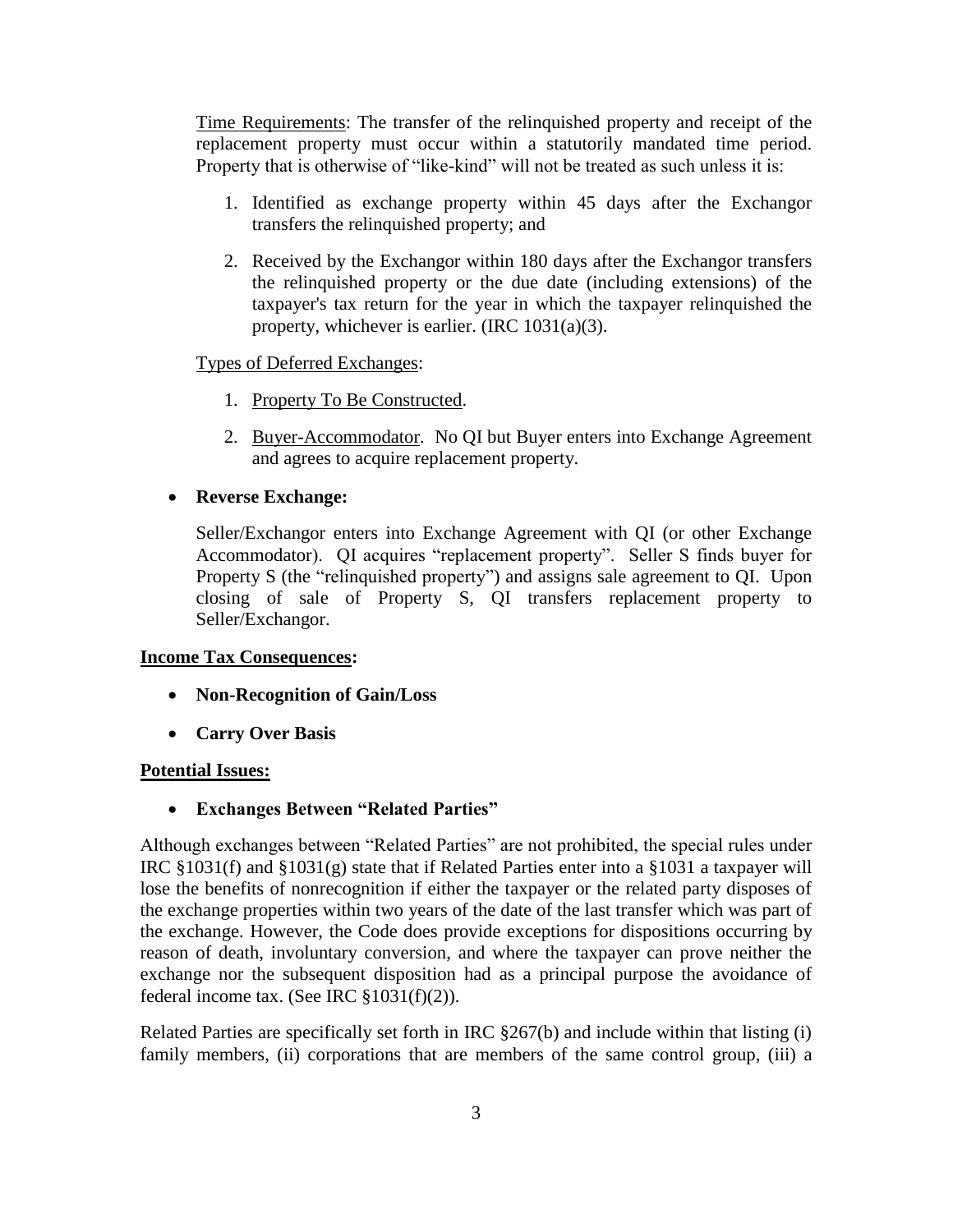grantor and fiduciary of any trust, and (iv) an individual and any corporation owned directly or indirectly by such individual.

### **Calculation of "Replacement Property" Value**

Property S  $FMV = $500,000.00$ Property S Mortgage Balance = \$300,000.00 Cash at  $\text{Closing} = $150,000.00$ Closing Deductions/Credits to Buyer = \$50,000.00

Replacement Property Value: \$500,000 (\$50,000) Allowed Closing Costs \$450,000 Exchange Value

# **"Held for Investment" Requirement**

Applies to the relinquished property and the replacement property.

Implications for Residential Property.

### **No Partnership Interests**

#### **Sample Language for Asset Purchase and Sale Agreements:**

**Example 1**:

### TAX FREE EXCHANGE

\_\_.1 Section 1031 Exchange. Purchaser's acquisition of the Ownership Interests may be the acquisition of replacement property in a qualifying exchange of like-kind property under Section 1031 of the Internal Revenue Code, as amended (the "Exchange"), pursuant to Purchaser's separate Exchange Agreement with a qualified intermediary (the "Intermediary"). Seller agrees to cooperate with Purchaser (without liability or cost to Seller) in the completion of the Exchange. Such cooperation shall include (i) the assignment of this Contract by Purchaser to the Intermediary, and the acknowledgment of such assignment by Seller, (ii) the acceptance of the Purchase Price from the Intermediary, (iii) the conveyance of the Ownership Interests to Purchaser pursuant to a written direction of the Intermediary, and (iv) the reassignment of this Contract to Purchaser from the Intermediary immediately following the completion of the Exchange, and the acknowledgment by Seller of such reassignment. In consideration for the cooperation of Seller, Seller shall not be liable for any acts or omissions arising from its relationship with the Intermediary. Upon receipt of title to the Ownership Interests by Purchaser and payment of the consideration payable to Seller or for its benefit, under this Contract, Seller shall not have any further obligations or responsibilities under this paragraph and Purchaser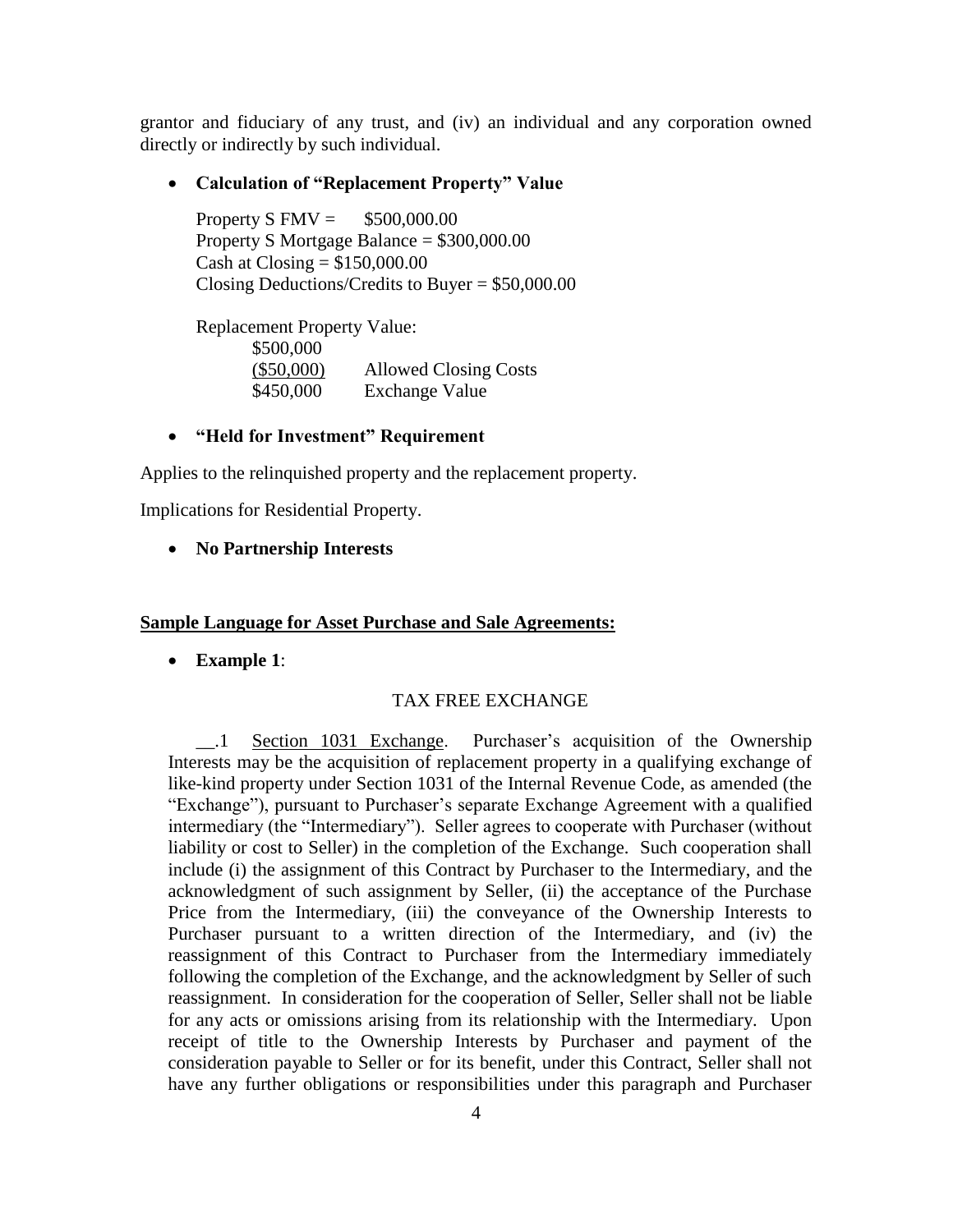agrees to fully indemnify Seller from any resulting liability to third parties (including, but not limited to, the Intermediary) which indemnity shall be effective from and after the date of this Contract, shall not merge with the assignment of Ownership Interests and shall survive the Closing of this transaction or the termination of this Contract.

Purchaser shall in all events be responsible for all costs and expenses related to the Exchange and shall fully indemnify, defend and hold Seller and the LLCs harmless for, from and against any and all liability, claims, damages, expenses (including, without limitation, reasonable attorneys' and paralegal fees), taxes, fees, proceedings and causes of action of any kind or nature whatsoever arising out of, connected with or in any manner related to the transaction contemplated by this Contract or such Exchange that would not have been incurred by Seller or the LLCs if the transaction did not involve an Exchange. The provisions of the immediately preceding sentence shall survive Closing or the termination of this Contract. Any Exchange shall be consummated on behalf of Purchaser through the use of a facilitator or intermediary, and neither Seller nor the LLCs shall be required to acquire title to any real property in connection therewith.

\_\_.2 Disclaimer. **PURCHASER HEREBY ACKNOWLEDGES THAT PURCHASER IS AND SHALL BE SOLELY RESPONSIBLE FOR COMPLIANCE WITH ALL LAWS, RULES AND REGULATIONS RELATED TO THE EXCHANGE. FURTHER, PURCHASER ACKNOWLEDGES THAT NEITHER SELLER NOR ANY OF ITS AGENTS, REPRESENTATIVES OR AFFILIATES HAS ADVISED PURCHASER, AND NO SUCH PERSON OR ENTITY HAS ANY OBLIGATION OR DUTY TO ADVISE PURCHASER, WITH RESPECT TO WHETHER THE TRANSACTION CONTEMPLATED BY THIS CONTRACT COMPLIES WITH THE LAWS, RULES AND REGULATIONS APPLICABLE TO THE EXCHANGE. FURTHER, PURCHASER REPRESENTS, WARRANTS AND ACKNOWLEDGES TO SELLER THAT IT HAS RELIED UPON ITS OWN TAX AND LEGAL COUNSEL IN DETERMINING COMPLIANCE WITH ALL LAWS, RULES AND REGULATIONS APPLICABLE TO THE EXCHANGE. THE PROVISIONS OF THIS SECTION 13.2 SHALL SURVIVE THE CLOSING OR TERMINATION OF THIS CONTRACT.**

**Example 2:**

Like-Kind Exchange. Either Buyer or Seller may elect to treat the transaction as a deferred like kind exchange under Internal Revenue Code Section 1031. The parties agree to cooperate in the event the one or both elects such deferred exchange treatment, provided:

(i) The non-exchanging party shall not be required to take title to any exchanged or replacement property;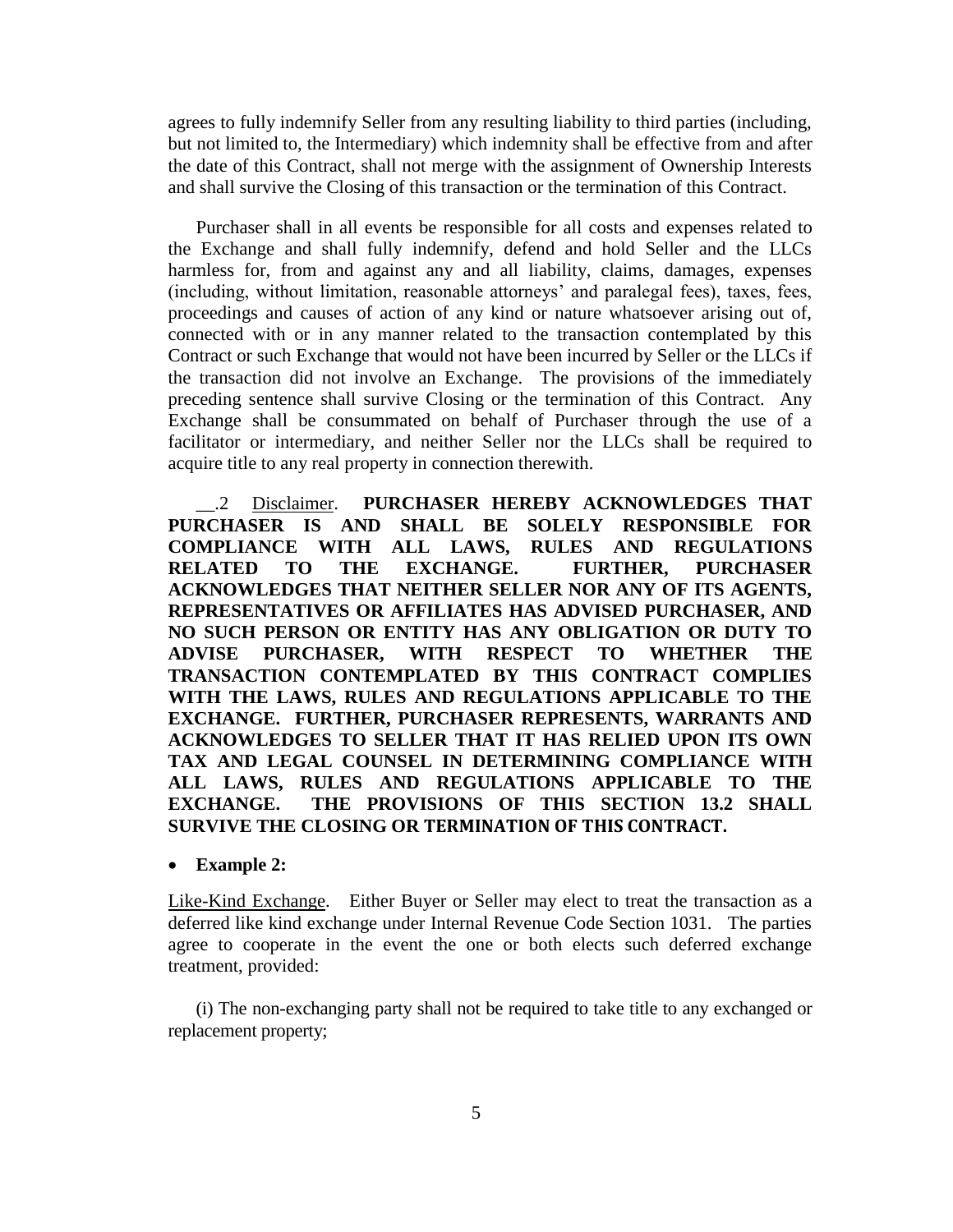(ii) The non-exchanging party shall incur no additional costs or liabilities beyond the scope of this Agreement, and the exchanging party agrees to indemnify the other from such costs or liabilities;

(iii) The exchanging party shall provide to the other party three (3) days in advance of the Closing Date, copies of all exchange documents, if any, for said party's counsel's review and approval; and

(iv) Said exchange shall not delay the closing on the Property.

### **Example 3:**

Like-Kind Exchange. The rights of either party under this Agreement shall be assignable by such party without further consent of such other party to a qualified intermediary or exchange accommodator for the assigning party for purposes of affecting a like-kind exchange. The non-assigning party agrees to sign an acknowledgment of any such assignment and otherwise to cooperate with the assigning party provided such cooperation does not subject the non-assigning party to any greater liability or expense.

### **Other Types of Tax-Free Exchanges:**

#### **IRC Section 1033 Exchanges: Involuntary Conversion**

(a) General rule. If property (as a result of its destruction in whole or in part, theft, seizure, or requisition or condemnation or threat or imminence thereof) is compulsorily or involuntarily converted—

(1) Conversion into similar property. Into property similar or related in service or use to the property so converted, no gain shall be recognized.

(2) Conversion into money. Into money or into property not similar or related in service or use to the converted property, the gain (if any) shall be recognized except to the extent hereinafter provided in this paragraph:

(A) Nonrecognition of gain. If the taxpayer during the period specified in subparagraph (B), for the purpose of replacing the property so converted, purchases other property similar or related in service or use to the property so converted, or purchases stock in the acquisition of control of a corporation owning such other property, at the election of the taxpayer the gain shall be recognized only to the extent that the amount realized upon such conversion (regardless of whether such amount is received in one or more taxable years) exceeds the cost of such other property or such stock. Such election shall be made